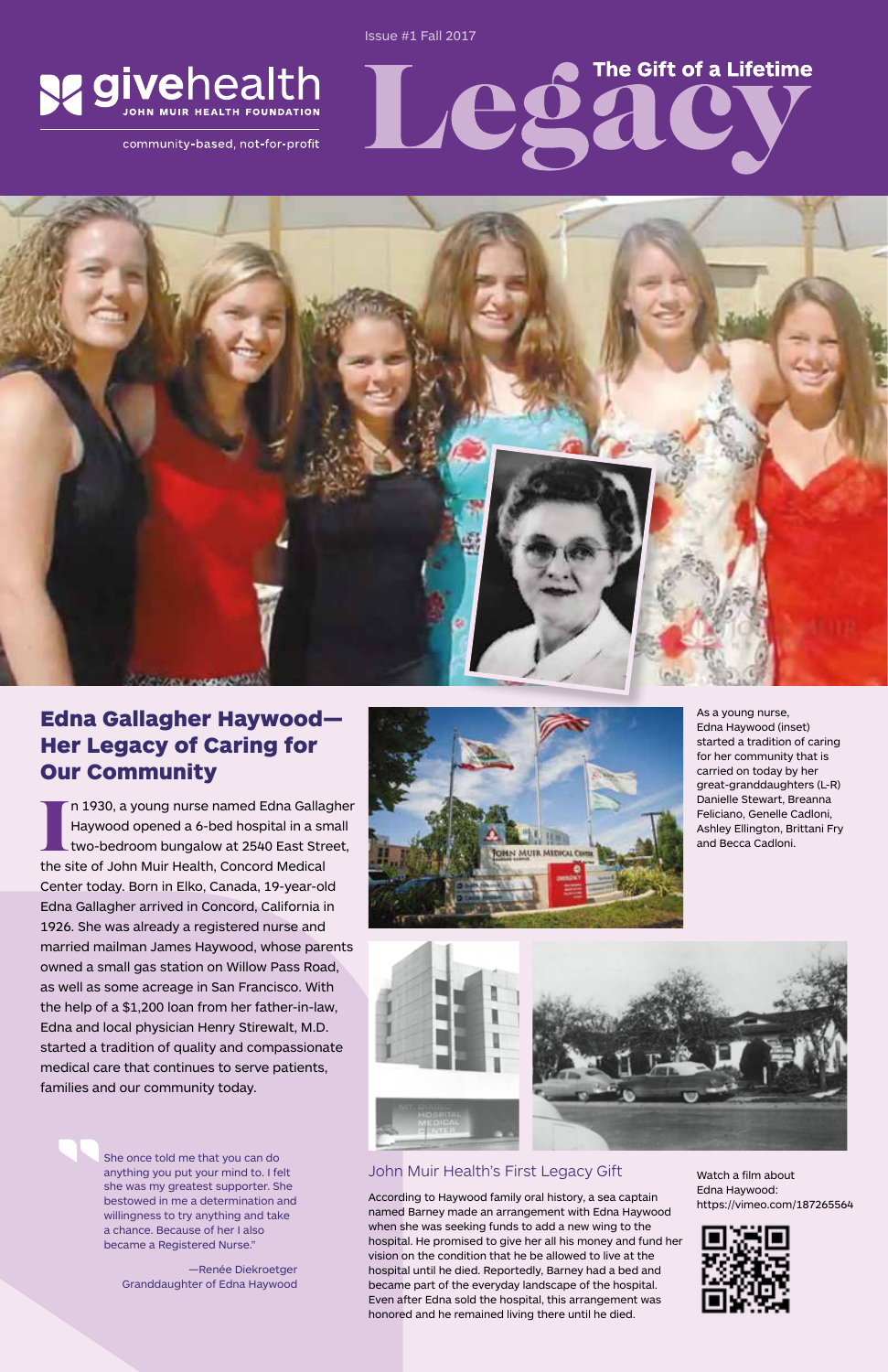## Welcome to *Legacy*! **Sharing Our Vision and Values**

 $\epsilon$ elcome to the inaugural issue of John Muir Health Foundation's newest publication, Legacy. This semi-annual newsletter is designed to share with you a values-based approach to philanthropy that seeks to care for you and your heirs, connect your lifetime values with estate planning decisions, and provide education on ways in which your philanthropic objectives can be achieved for the benefit of the common good and John Muir Health.

My philosophy that I would like to share with you is that a meaningful charitable Legacy is often found at the intersection of where the vision and values of an individual overlap with the vision and values of a chosen charity. A legacy gift designed from the perspective of shared vision and values achieves its goal of inspiring, empowering and leading individuals, families and communities. **Legacy gifts are indeed gifts of a lifetime!**

To assist you in charting such a course, every issue of this newsletter will focus on a core value of John Muir Health as illustrated in the compass rose (at left). This inaugural issue focuses on the value of **Care**, which is at the essential heart of health care, philanthropy, and Legacy planning.

I look forward to exploring the many benefits of Legacy gifts with you and invite you to contact me with any questions, comments or ideas for future newsletters you might have. Please feel free to contact me directly at (925) 941-2120 or email me at michael.crvarich@givehealthjmh.org.





**Michael G. Crvarich**, CPA Vice President Legacy & Principal Gifts

## CREATE YOUR LEGACY GIFT

Charitable estate planning can be financially beneficial for families and individuals of various ages and income levels. Find out what planning a Legacy Gift to John Muir Health can do for you and your loved ones now and in the future.

### **GIFTS JOHN MUIR HEALTH CAN USE TODAY**

- Appreciated Securities (see back cover)
- Real Estate

### **GIFTS THAT CAN PAY YOU INCOME**

- Charitable Gift Annuity
- Charitable Remainder Trust

#### **GIFTS THAT TAKE EFFECT AFTER YOUR LIFETIME**

- Bequest
- Retained Life Estate
- Charitable Beneficiary Designations
- Retirement Plan
- Life Insurance

### **CONTACT:**

**MIKE CRVARICH** (925) 941-2120 michael.crvarich@givehealthjmh.org

OR LEARN MORE AT: www.givehealthjmh.org/legacy

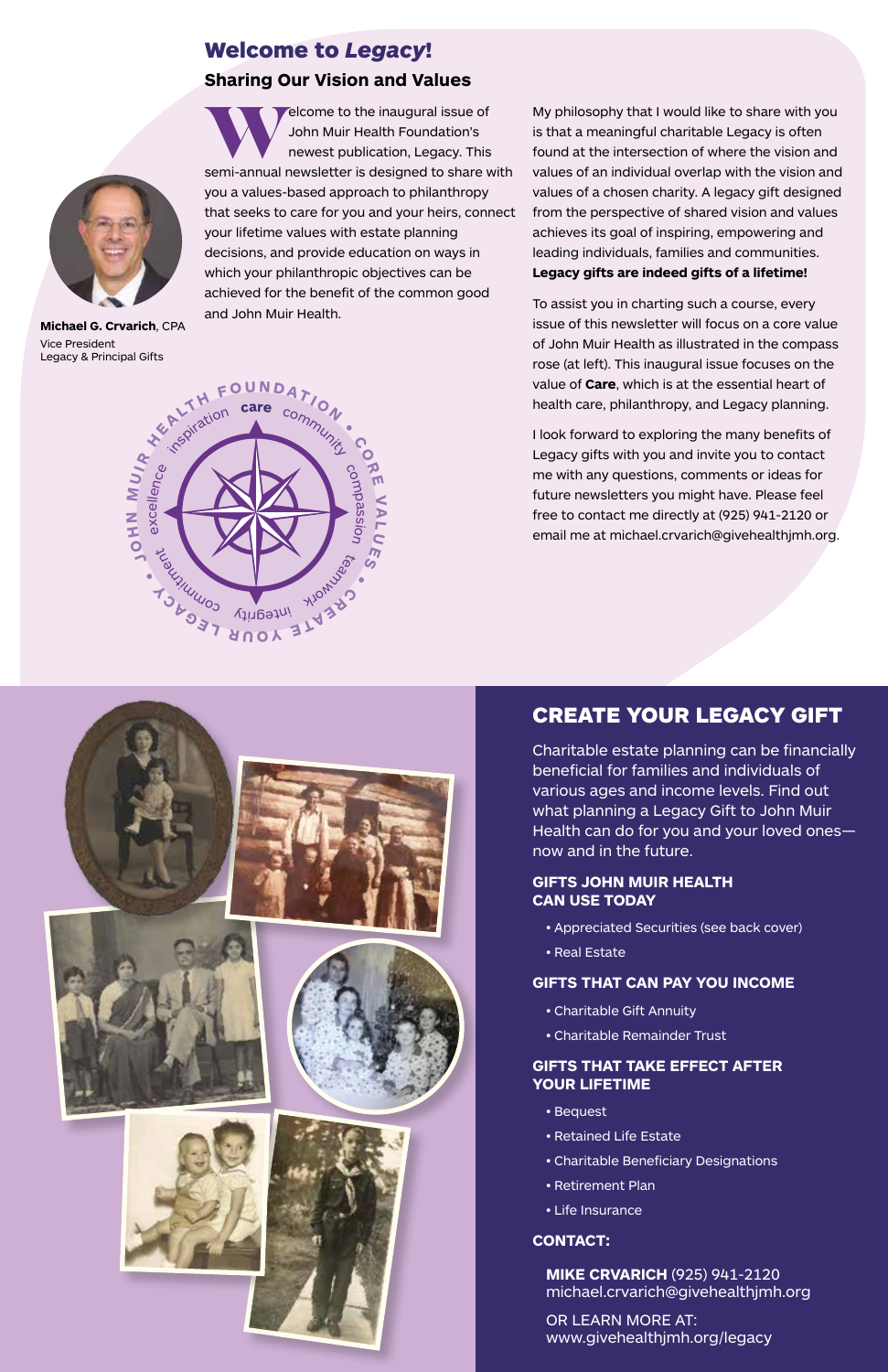## John Muir Health Foundation 5th Annual Legacy Brunch

The Foundation's annual Legacy Brunch is an elegant, yet relaxed event designed to thank the very special donors who have included John Muir Health in their estate plans, along with longtime loyal annual donors. At this year's event, "Celebrating Your Legacy—Gifts of Transformation and Healing" on June 11, guest speakers Julie Long and Richard Del Monte shared inspirational personal stories about how Legacy gifts directly support the transformational and healing patient care and services that John Muir Health provides.

I n the past year, John Muir Health Foundation has received over \$2 million in realized estate gifts from donors who expressed their vision for improving the health of our community through legacy giving. With gratitude we share with you some of these donors who have ensured a lasting legacy of support for the mission of John Muir Health through their will or trust:

 $\blacktriangleright$  In gratitude for the patient care they received, **Jack and Patsy Brown**, made a provision in their will to provide funding to Cancer Services.

 $\triangleright$  To ensure that all patients at John Muir Health "feel safe and well cared for," a thoughtful bequest from the estate of **Audrey Huron** will provide ongoing support for nursing education and training.

- $\blacktriangleright$  The proceeds from a Charitable Remainder Trust established by **Frank and Ellen Gatto** will create an endowment in their name to meet the highest and greatest needs of John Muir Health.
- A gift from the estate of **Myrtle McGrew** provided additional funding for the Myrtle McGrew Endowed Fund which was established during her lifetime to provide sustained funding for Cardiovascular Services.
- $\blacktriangleright$  A generous gift from the estate of **Olga Tarshis** will add to the Carl Gracely Pastoral Care Endowment Fund to strengthen the delivery of compassionate and quality care to our patients.

Former John Muir Health patient and breast cancer survivor Julie Long expressed her gratitude for the Legacy gift of longtime donors Jack and Patsy Brown, which helped fund the advanced 3-D mammography technology that detected her cancer and saved her life.



(L-R) Shriram and Rupa Parikh and Vipin Kapadia.



Author and Foundation Board Vice Chairman Richard Del Monte spoke about the transformational power of philanthropy and the valuable opportunity it presents to inspire and foster unity and greater connection among family









Jane Willemsen, Executive Vice President and President, Hospital Operations, John Muir Health, with Legacy donor Bill Sabin.

Daniel Lapporte with dad Seymour Lapporte, Ph.D.

(Clockwise from bottom left) Janet Saunders, Roy Kaplan, M.D., Esper Hagberg, Joyce and Jerry Stroffolino, John and Katie Moore, Marcia Graves and Maria Hernandez.



# Your Legacy Matters